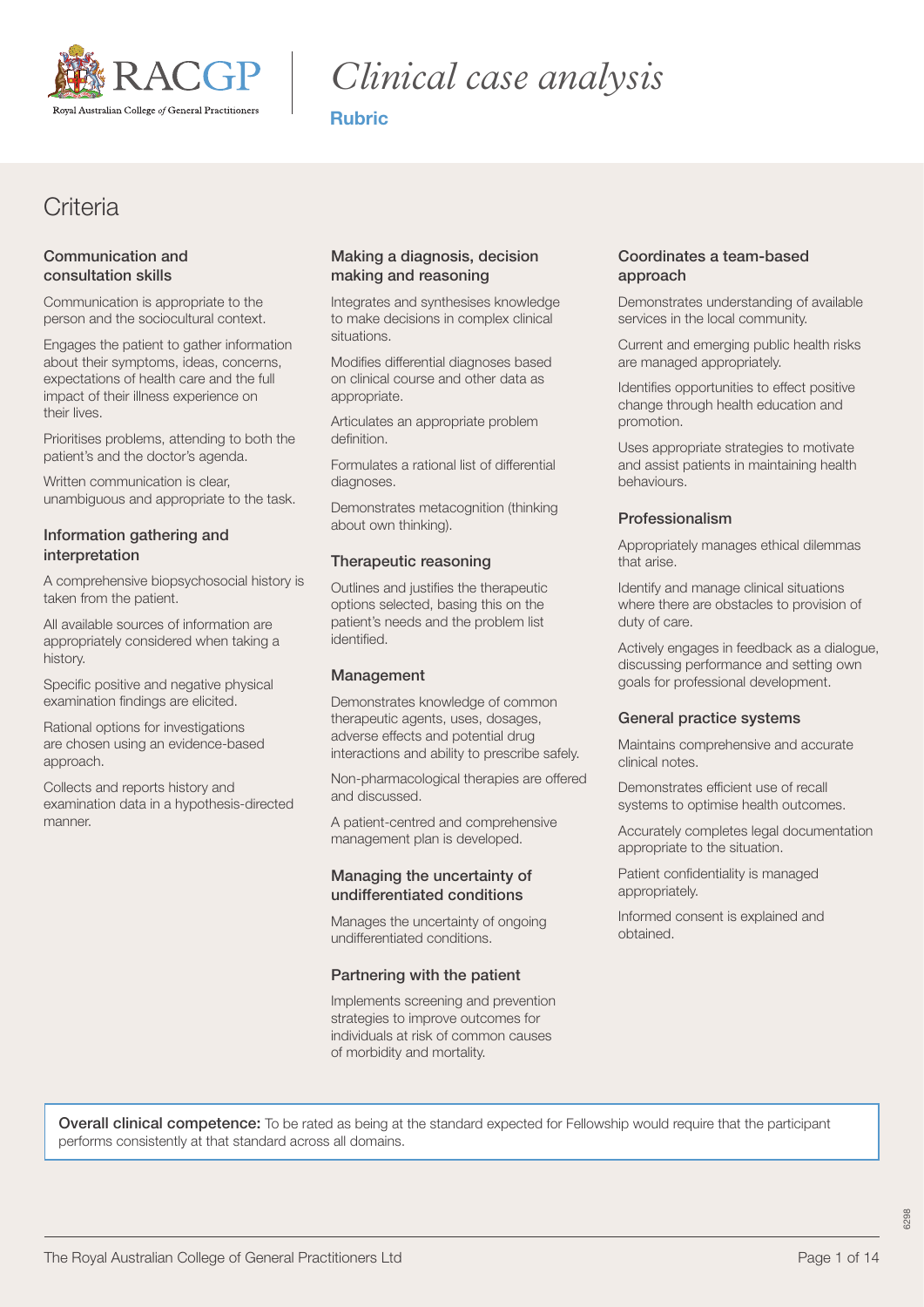# Performance lists

#### How to use the performance lists when rating

Each criterion is a description of a measurable action relevant to the point of RACGP Fellowship. Observable behaviours are described in the columns next to these criteria. This behavioural approach looks at what the participant knowns, can do and how this applies in practice. The focus is on observable behaviours rather than a "gut feel" or personal impression. The performance lists provide "word pictures" of behaviours indicative of performance at a particular level.

Use the performance list for as a guide and NOT as a checklist. Choose the rating that best matches your on-balance assessment of the performance that you have observed.

The expected level is described as being at the point of Fellowship. This is the level at which the participant is ready to demonstrate that they are able to move to unsupervised practice. This would describe the performance of someone who has been in general practice for a few years and is becoming proficient. To be rated at the expected level the participant should consistently perform at that level.

There is no numerical rating assigned to any level.

| Significant margin<br>for improvement                                                       | Progressing towards the standard expected                                   |                                                    |                                                                                                       | At the standard expected                                                                                         |
|---------------------------------------------------------------------------------------------|-----------------------------------------------------------------------------|----------------------------------------------------|-------------------------------------------------------------------------------------------------------|------------------------------------------------------------------------------------------------------------------|
| Select if consistently<br>performing at this level<br>and there are significant<br>concerns | Select if occasionally<br>performs at the level<br>designated "progressing" | Select if consistently<br>performing at this level | Select if sometimes<br>performs at the level of early<br>Fellowship but this is not yet<br>consistent | Select if consistently<br>performing at early Fellowship<br>level - the expected standard<br>for this assessment |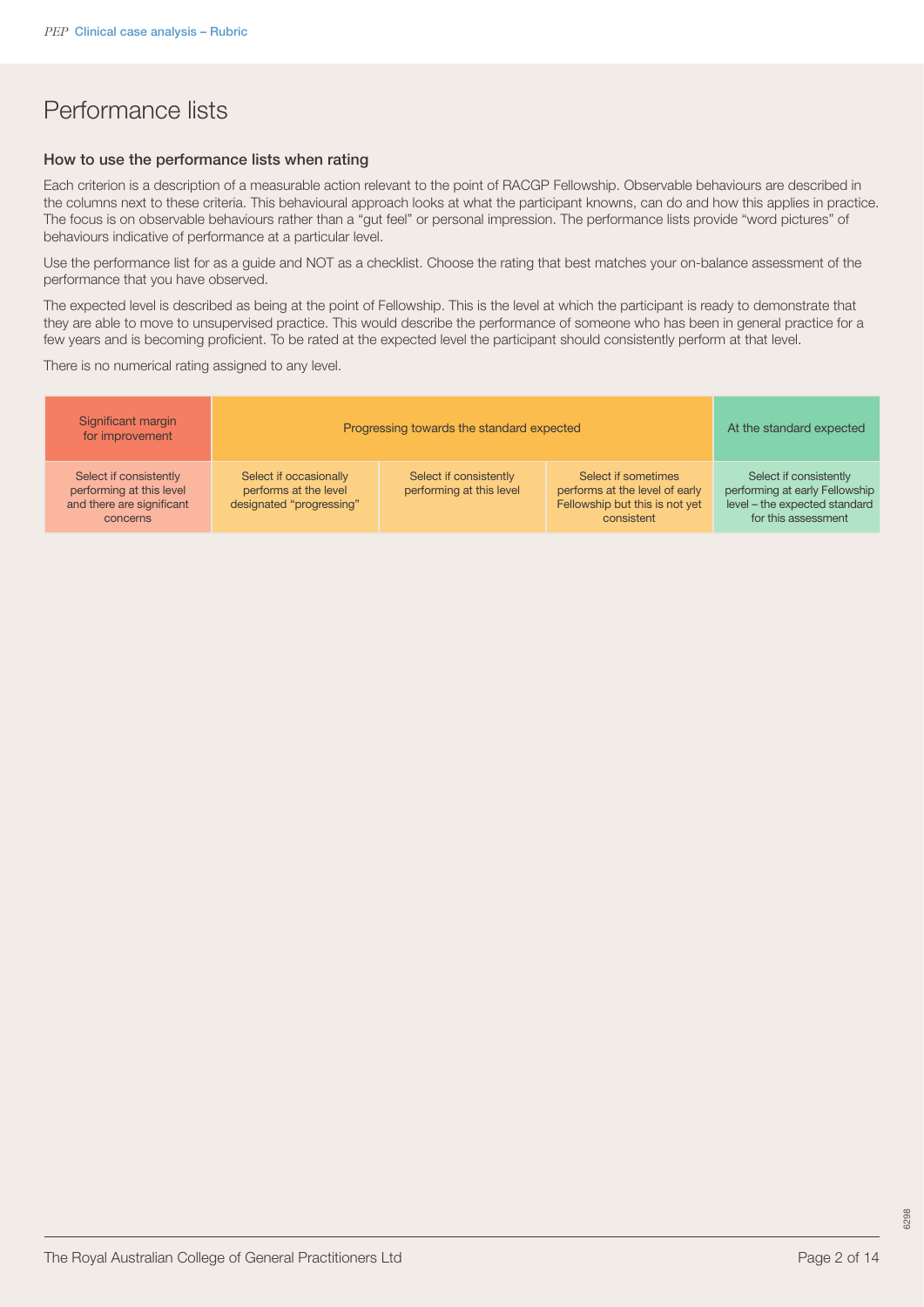### **Communication**

| Criteria                                                                                                                                                                                      | Significant margin for improvement                                                                                                                                                    | Progressing towards the standard expected                                                                                                                                                                                                 | At the standard expected                                                                                                                                                                                                                                                                                                                                                                                                                                                                                                                                                                                                                                |
|-----------------------------------------------------------------------------------------------------------------------------------------------------------------------------------------------|---------------------------------------------------------------------------------------------------------------------------------------------------------------------------------------|-------------------------------------------------------------------------------------------------------------------------------------------------------------------------------------------------------------------------------------------|---------------------------------------------------------------------------------------------------------------------------------------------------------------------------------------------------------------------------------------------------------------------------------------------------------------------------------------------------------------------------------------------------------------------------------------------------------------------------------------------------------------------------------------------------------------------------------------------------------------------------------------------------------|
| Communication<br>is appropriate to<br>the person and the<br>sociocultural context                                                                                                             | • Doctor-centred with a strong<br>disease and diagnosis focus.<br>• Does not take into consideration<br>the patient's socio-cultural or<br>occupational context.                      | • Mostly explores the problem from a disease perspective.<br>• Limited ability to consider the patient's socio-cultural or<br>occupational aspects of the presentation.                                                                   | • Explores the presenting problem from the patient's perspective.<br>• Considers and discusses the patient's socio-cultural context as<br>part of the consultation.<br>• Considers the occupational aspects of the problem.<br>• Adapts communication style as appropriate for the patient.                                                                                                                                                                                                                                                                                                                                                             |
| Engages the patient to<br>gather information about<br>their symptoms, ideas,<br>concerns, expectations<br>of health care and the<br>full impact of their illness<br>experience on their lives | • Does not respond to patient's cues.<br>• No effort made to understand the<br>patient's ideas, concerns or expectations.<br>• Lacks empathy.<br>• Lacks curiosity about the patient. | • Develops a relationship that works but is focused<br>on the problem rather than the patient.<br>• Provides sympathetic responses ("I am sorry to hear that").<br>• Responds to some cues but misses key cues from<br>patients at times. | • Considers and discusses the impact of the presentation on the<br>patient's function.<br>• Shows respect throughout.<br>• Provides empathetic responses where appropriate (demonstrating<br>the ability to sense the patient's private world as if it were their own).<br>• Responds to verbal cues from the patient or their family.<br>• Responds to non-verbal cues – this can be verbal (commenting that a patient<br>may seem upset), or active (a change in posture, offering the patient a tissue).<br>• Explores presenting problem from the patient's perspective.<br>• Shows a genuine curiosity to find out what the patient really thinks. |
| Matches modality of<br>communication to patient<br>needs, health literacy<br>and context                                                                                                      | • Does not adapt language to match the<br>patient's level of understanding.<br>• Uses medical jargon most of the time.                                                                | • Uses medical jargon at times without checking for<br>patient understanding.                                                                                                                                                             | • Adapts language to match the patient's level of understanding.<br>• Uses concise, easily understood language, avoids or explains jargon.                                                                                                                                                                                                                                                                                                                                                                                                                                                                                                              |
| Communicates effectively<br>in routine and difficult<br>situations                                                                                                                            | • Lacks the skills required to use effective<br>communication in difficult situations.<br>• Delivers bad news inappropriately.                                                        | • Breaks bad news using a pragmatic, doctor-centred<br>approach.                                                                                                                                                                          | • Uses silence effectively.<br>• Appropriate balance of closed and open questions.<br>• Breaks bad news sensitively.<br>• Has a framework for delivering bad news such as the SPIKES model.<br>• De-escalates the situation when a patient is angry or agitated.<br>• Sensitively discusses prognosis and end-of-life decisions.<br>• Sensitively manages patients experiencing current or consequences of trauma.                                                                                                                                                                                                                                      |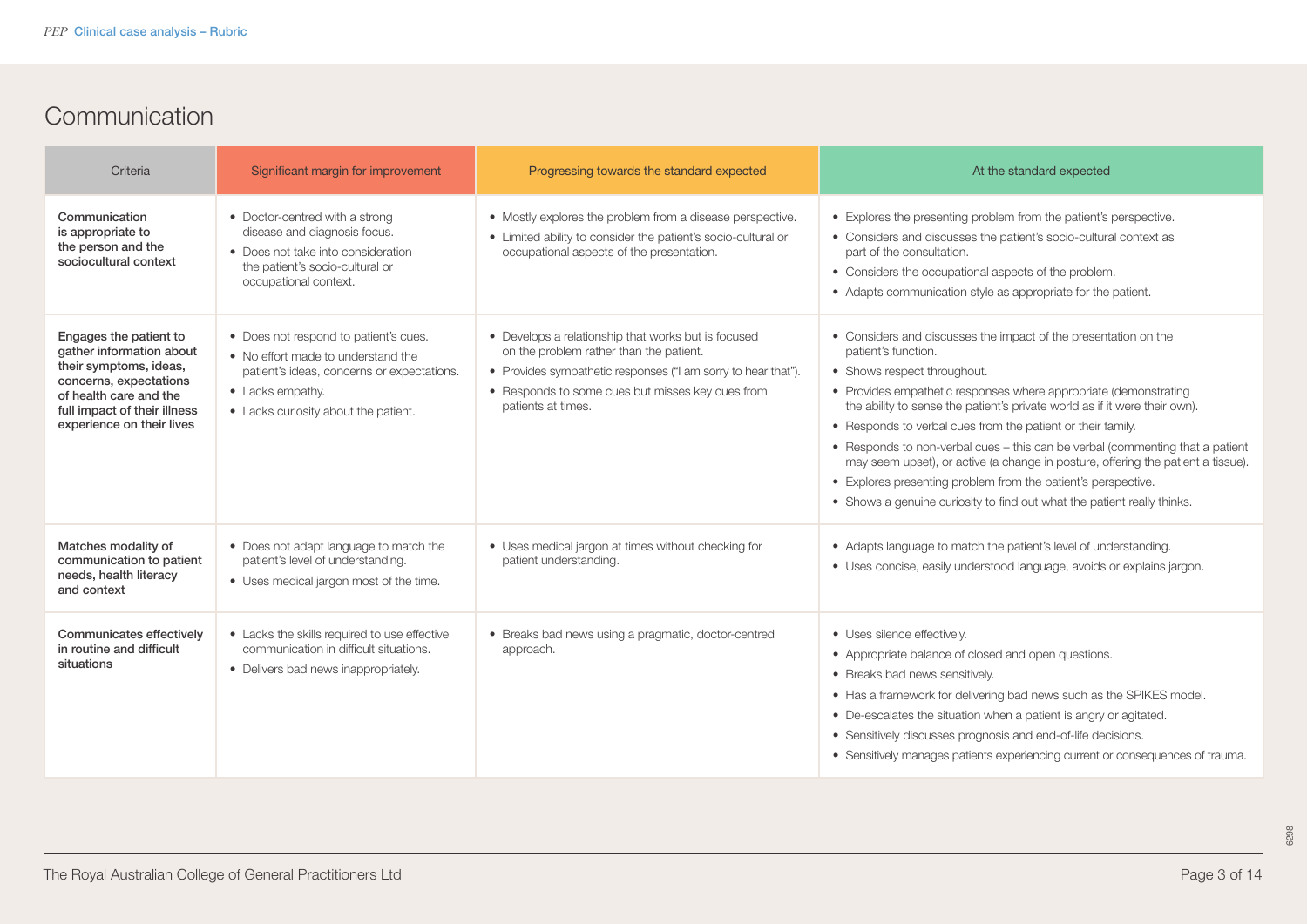### **Communication**

| Criteria                                                                                                                                               | Significant margin for improvement                                                                                                                                         | Progressing towards the standard expected                                                                                                                                      | At the standard expected                                                                                                                                                                                                                                                                                                                                                                                                                                                                                                                                                                                                                                                                                         |
|--------------------------------------------------------------------------------------------------------------------------------------------------------|----------------------------------------------------------------------------------------------------------------------------------------------------------------------------|--------------------------------------------------------------------------------------------------------------------------------------------------------------------------------|------------------------------------------------------------------------------------------------------------------------------------------------------------------------------------------------------------------------------------------------------------------------------------------------------------------------------------------------------------------------------------------------------------------------------------------------------------------------------------------------------------------------------------------------------------------------------------------------------------------------------------------------------------------------------------------------------------------|
| Demonstrates active<br>listening skills                                                                                                                | • Does not demonstrate active listening,<br>frequently interrupting the patient.<br>• Responses to the patient demonstrate that<br>they have not heard what is being said. | • Uses many closed/ directed questions.<br>• Interrupts the patients at times that may be inappropriate.                                                                       | • Listens attentively to the patient's opening statement, without interrupting<br>or directing patient's response.<br>• Confirms list and screens for further problems<br>(e.g. "so that's headaches and tiredness; anything else?").<br>• Uses open and closed questioning technique, appropriately moving<br>from open to closed.<br>• Clarifies patient's statements that are unclear or need amplification<br>(e.g. "Could you explain what you mean by light headed").<br>• Periodically summarises to verify own understanding.                                                                                                                                                                            |
| Uses a variety of<br>communication<br>techniques and materials<br>(e.g. written or electronic)<br>to adapt explanations to<br>the needs of the patient | • Explanations are inadequate and not<br>adapted to the needs of the patient.<br>• Does take into consideration the patient's<br>health beliefs.                           | • Explanations are adequate.<br>• Sometimes checks the patients understanding.<br>• The patient's health beliefs are sometimes considered.<br>• Limited variety of techniques. | • The patient's problem is explained in such a way that they can easily understand.<br>• The explanation is relevant, understandable and appropriate.<br>• Checks patient's understanding of information given, or plans made.<br>• Uses a variety of explanation techniques including images and patient handouts.<br>• The patient's health beliefs are taken into consideration or referenced<br>during the explanation of the problem.<br>• Gives explanation at appropriate times: avoids giving advice, information<br>or reassurance prematurely.<br>• Chunks and checks: gives information in manageable chunks, checks<br>for understanding.<br>• Uses patient's response as a guide to how to proceed. |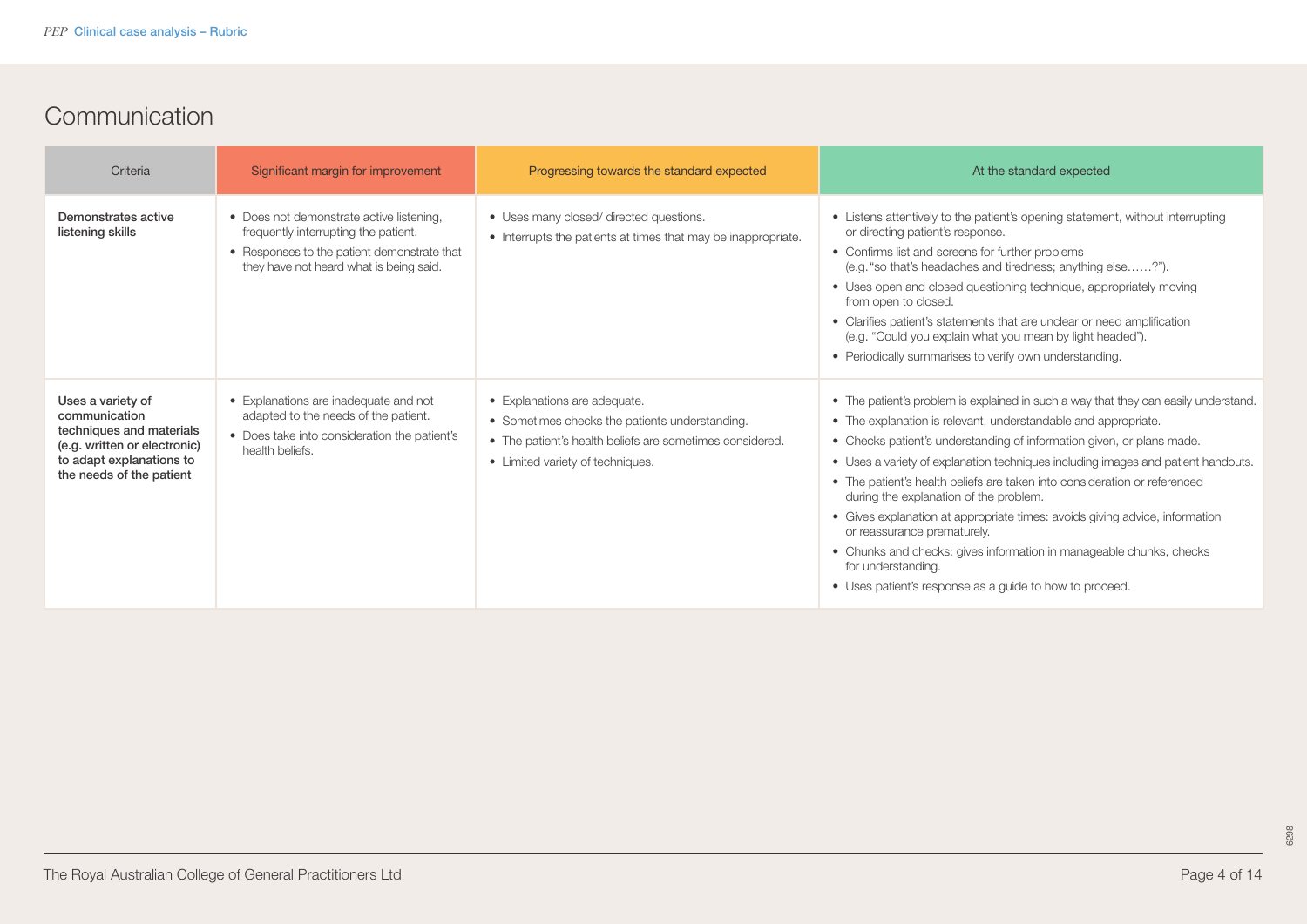### Consultation skills

| Criteria                                                                                          | Significant margin for improvement                                                                      | Progressing towards the standard expected                                                                           | At the standard expected                                                                                                                                                                                                                                            |
|---------------------------------------------------------------------------------------------------|---------------------------------------------------------------------------------------------------------|---------------------------------------------------------------------------------------------------------------------|---------------------------------------------------------------------------------------------------------------------------------------------------------------------------------------------------------------------------------------------------------------------|
| Adapts the consultation<br>to facilitate optimal<br>patient care                                  | • Consultation is unfocussed or<br>unstructured, sometimes chaotic.                                     | • Uses a rigid or formulaic approach to achieve the<br>main tasks of the consultation.                              | • Flexible in approach both with regards to what is covered in the<br>consultation and with timing.<br>• Accommodates the patient's needs including having family or other<br>support in the consultation.<br>• Takes the time to let the patient tell their story. |
| Consults effectively in a<br>focussed manner within<br>the time-frame of a<br>normal consultation | • Keeps all consultations to a standard<br>length regardless of the patient's needs<br>or presentation. | • Consultation is overly long for the presentation.<br>• Consultation is very brief despite a complex presentation. | • Keeps the consultation focussed with a clear structure.<br>• Prioritises when the patient presents with multiple issues.                                                                                                                                          |
| Prioritises problems,<br>attending to both<br>the patient's and the<br>doctor's agenda            | • The consultation is focussed on the<br>doctor's agenda.                                               | • Understands the need to negotiate an agenda with<br>the patient.                                                  | • Negotiates the agenda for the consultation with the patient.<br>• Takes account of the patient's expectations.<br>• Takes account of the patient's medical needs.                                                                                                 |

# Information gathering and interpretation

| Criteria                                                                                         | Significant margin for improvement                                                                                                                                                                                                       | Progressing towards the standard expected                                                                                                                                                                                             | At the standard expected                                                                                                                                            |
|--------------------------------------------------------------------------------------------------|------------------------------------------------------------------------------------------------------------------------------------------------------------------------------------------------------------------------------------------|---------------------------------------------------------------------------------------------------------------------------------------------------------------------------------------------------------------------------------------|---------------------------------------------------------------------------------------------------------------------------------------------------------------------|
| A comprehensive<br>biopsychosocial history<br>is taken from the patient                          | • No knowledge of or awareness for: 'red'<br>flags, and 'yellow' flags, the 'masquerades'.<br>• Asks questions without clear focus on<br>potential diagnoses.<br>• History taking is overly detailed.<br>• Minimal or no history taking. | • No knowledge of or awareness for: 'red' flags,<br>and 'yellow' flags, the 'masquerades'.<br>• Asks questions without clear focus on potential diagnoses.<br>• History taking is overly detailed.<br>• Minimal or no history taking. | • Obtains sufficient information from the history to include or exclude any likely<br>relevant significant conditions (red flags).                                  |
| All available sources<br>of information are<br>appropriately considered<br>when taking a history | • Does not gather information from other<br>relevant sources.                                                                                                                                                                            | • Does not gather information from other relevant sources.                                                                                                                                                                            | • Considers information provided by third party such as family members or carer.<br>• Reviews any available clinical notes that would provide relevant information. |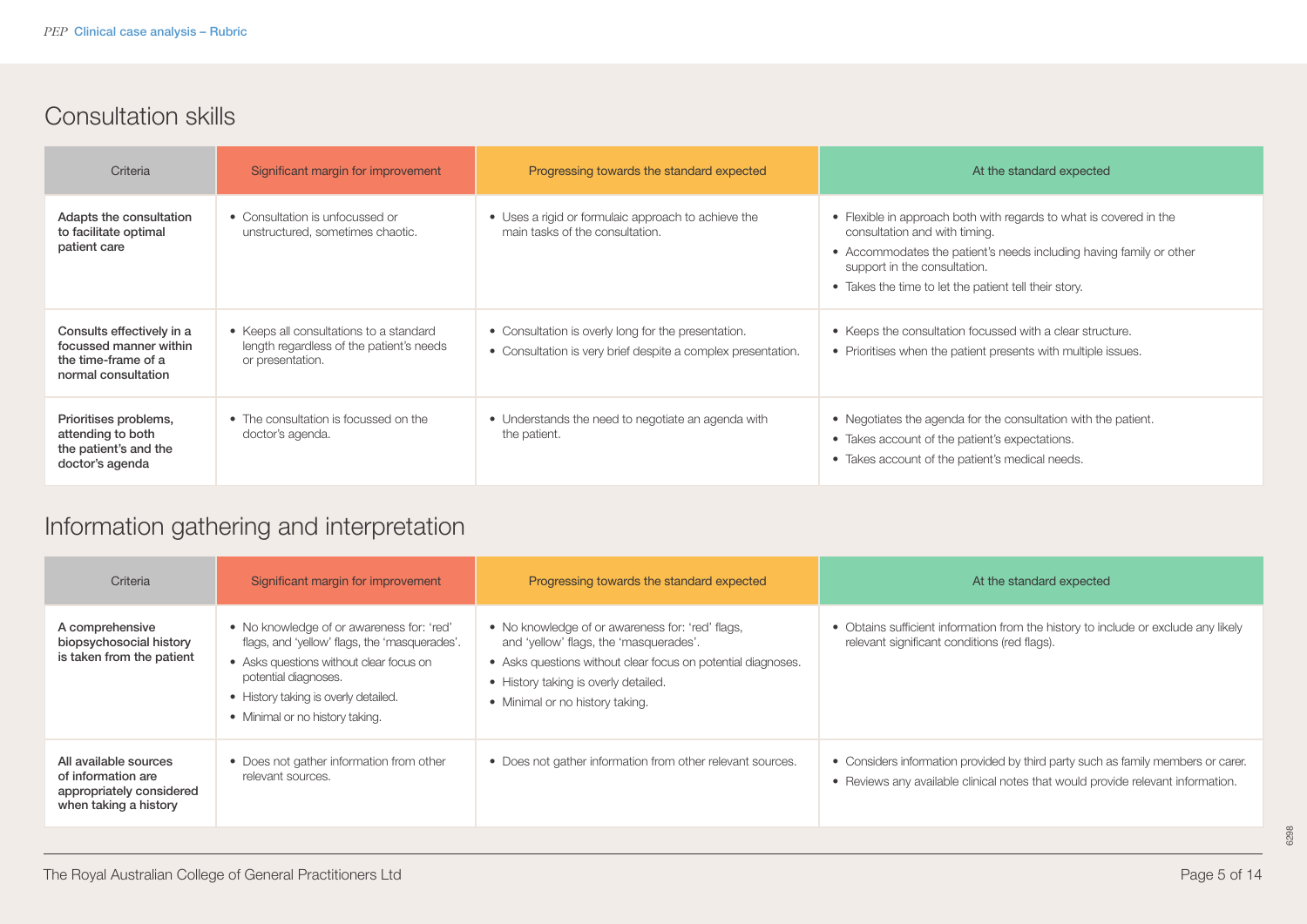# Information gathering and interpretation

| Criteria                                                                                                                                                     | Significant margin for improvement                                                                                                                                                                                                                                                                                                                                                                                       | Progressing towards the standard expected                                                                                                                                                                                                                                                                                                                                                                           | At the standard expected                                                                                                                                                                                                                                                                                                                                                                                                                                                                                                         |
|--------------------------------------------------------------------------------------------------------------------------------------------------------------|--------------------------------------------------------------------------------------------------------------------------------------------------------------------------------------------------------------------------------------------------------------------------------------------------------------------------------------------------------------------------------------------------------------------------|---------------------------------------------------------------------------------------------------------------------------------------------------------------------------------------------------------------------------------------------------------------------------------------------------------------------------------------------------------------------------------------------------------------------|----------------------------------------------------------------------------------------------------------------------------------------------------------------------------------------------------------------------------------------------------------------------------------------------------------------------------------------------------------------------------------------------------------------------------------------------------------------------------------------------------------------------------------|
| An appropriate and<br>respectful physical<br>examination is<br>undertaken, targeted<br>at the patient's<br>presentation and likely<br>differential diagnoses | • Difficulty with or inability to conduct<br>a focused physical examination.<br>• Patient comfort not considered<br>and compromised.<br>• No consent is sought for the examination.<br>• No physical examination performed<br>when it is indicated to do so.<br>• Does not offer and explanation of<br>the reasons for the examination.                                                                                  | • Difficulty with or inability to conduct a focused<br>physical examination.<br>• Patient comfort not considered and compromised.<br>• No consent is sought for the examination.<br>• No physical examination performed when it is<br>indicated to do so.<br>• Does not offer and explanation of the reasons<br>for the examination.                                                                                | • Performs a systematic physical examination that is appropriately focused<br>and not overly inclusive.<br>• Obtains consent before performing an examination.<br>• Enquires if the patient would prefer a chaperone present when undertaking<br>an examination that could be intimate.<br>• Positions the patient with consideration for their comfort, safety and modesty.<br>• Explains the reasons for the examination and findings to the patient throughout.<br>• Washes hands prior to performing a physical examination. |
| Specific positive and<br>negative physical<br>examination findings<br>are elicited                                                                           | • Non-directed in the physical examination.                                                                                                                                                                                                                                                                                                                                                                              | • Non-directed in the physical examination.                                                                                                                                                                                                                                                                                                                                                                         | • Uses the examination findings to confirm or exclude possible diagnoses.<br>• Examines all relevant areas to assist in confirming or excluding possible diagnoses.                                                                                                                                                                                                                                                                                                                                                              |
| Rational options for<br>investigations are chosen<br>using an evidence-based<br>approach                                                                     | • Requests unnecessary investigations<br>without reference to quidelines or taking<br>into consideration costs / patient access.<br>• Requests inappropriate investigations<br>that could result in patient harm.<br>• Fails to select relevant investigations<br>-either very limited list is provided<br>or provides an exhaustive list that<br>includes multiple investigations that<br>are not relevant to the case. | • Requests unnecessary investigations without<br>reference to guidelines or taking into consideration<br>costs / patient access.<br>• Requests inappropriate investigations that could result<br>in patient harm.<br>• Fails to select relevant investigations - either very limited<br>list is provided or provides an exhaustive list that includes<br>multiple investigations that are not relevant to the case. | • Selects relevant investigations in an appropriate sequence.<br>• Considers which diagnostic tests are likely to be the most beneficial to the<br>health of the patient.<br>• Considers costs when requesting investigations.<br>• Considers issues of access when requesting investigations.<br>• Defers investigations that are directed to less likely / less important diagnoses.                                                                                                                                           |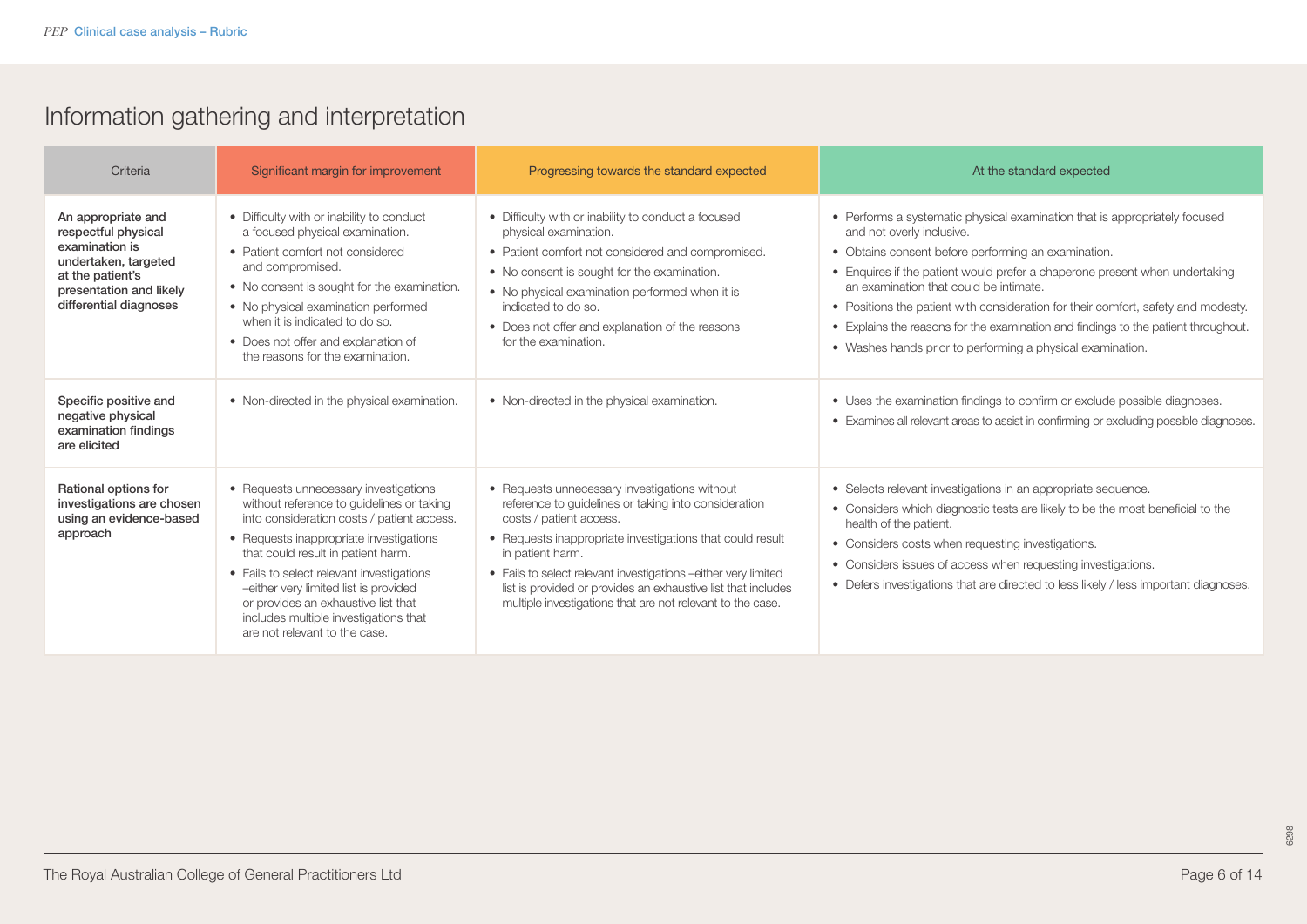# Management

| Criteria                                                                                                                                                              | Significant margin for improvement                                                                                                                                                                                                                                                                                                                                   | Progressing towards the standard expected                                                                                                                                       | At the standard expected                                                                                                                                                                                                                                                                   |
|-----------------------------------------------------------------------------------------------------------------------------------------------------------------------|----------------------------------------------------------------------------------------------------------------------------------------------------------------------------------------------------------------------------------------------------------------------------------------------------------------------------------------------------------------------|---------------------------------------------------------------------------------------------------------------------------------------------------------------------------------|--------------------------------------------------------------------------------------------------------------------------------------------------------------------------------------------------------------------------------------------------------------------------------------------|
| Demonstrates knowledge<br>of common therapeutic<br>agents, uses, dosages,<br>adverse effects<br>and potential drug<br>interactions and ability<br>to prescribe safely | • Does not refer to or use evidence based<br>or accepted guidelines when prescribing.                                                                                                                                                                                                                                                                                | • Is aware of prescribing guidelines and refers to them<br>occasionally.                                                                                                        | • Chooses medication using an evidence-based approach.<br>• Refers to prescribing guidelines.                                                                                                                                                                                              |
| Rational prescribing<br>is undertaken                                                                                                                                 | • Prescribes medication without checking<br>allergies, drug interactions or taking<br>into consideration the patient's age<br>and co-morbidities.<br>• Tends to prescribe based on what the<br>patient expects.<br>• Prescribes medication without checking<br>allergies, drug interactions or taking<br>into consideration the patient's age<br>and co-morbidities. | • Makes safe prescribing decisions.                                                                                                                                             | • Makes safe prescribing decisions, routinely checking on drug interactions<br>and side effects.<br>• Considers patients age when prescribing.<br>• Considers co-morbidities.<br>• Considers drug interactions.                                                                            |
| Monitors for medication<br>side-effects and risks of<br>polypharmacy                                                                                                  | • Unaware of risk of poly-pharmacy.<br>• Does not monitor for medication side-effects.<br>• Does not review medication when<br>appropriate to do so.                                                                                                                                                                                                                 | • Describes how to stop or step-down medication<br>where appropriate.                                                                                                           | • Plans medication reviews.<br>• Checks for acute and chronic side-effects.<br>• Has confidence in stopping or stepping down medication where this<br>is appropriate.                                                                                                                      |
| Safely prescribes<br>restricted medications<br>using appropriate permits                                                                                              | • Is unaware of the legal frameworks when<br>prescribing restricted medication or does<br>not adhere to the requirements.<br>• Records are inadequate<br>• No understanding or awareness of pain<br>management plans.                                                                                                                                                | • Is aware of the legal frameworks for restricted medication<br>prescribing.<br>• Records are adequate but limited.<br>• Can describe the importance of a pain management plan. | • Prescribes restricted medication within the appropriate legal frameworks.<br>• Keeps clear and accurate records regarding rationale for prescribing.<br>• Has pain management plans for patients prescribed opioids in place.<br>• Refers appropriately to a pain management specialist. |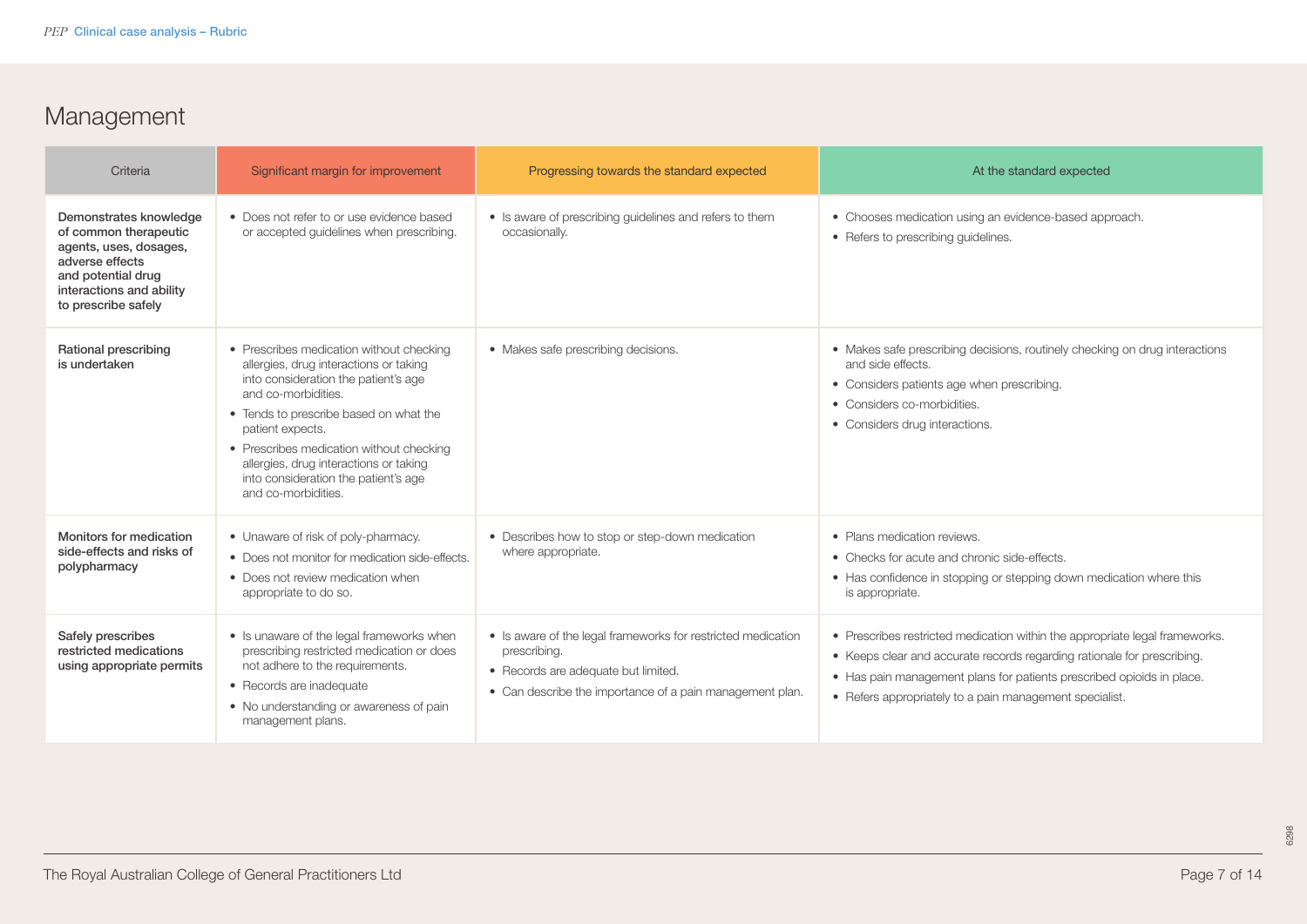# Management

| Criteria                                                                       | Significant margin for improvement                                                                                                                                                                                                                                                                        | Progressing towards the standard expected                                                                                                                                                     | At the standard expected                                                                                                                                                                                                                                                                                                                                   |
|--------------------------------------------------------------------------------|-----------------------------------------------------------------------------------------------------------------------------------------------------------------------------------------------------------------------------------------------------------------------------------------------------------|-----------------------------------------------------------------------------------------------------------------------------------------------------------------------------------------------|------------------------------------------------------------------------------------------------------------------------------------------------------------------------------------------------------------------------------------------------------------------------------------------------------------------------------------------------------------|
| Non-pharmacological<br>therapies are offered<br>and discussed                  | • Does not consider non-pharmacological<br>therapies.                                                                                                                                                                                                                                                     | • Only offers pharmacological options when other options<br>could reasonably be considered.<br>• Limited discussion regarding non-pharmacological options.                                    | Where appropriate discusses:<br>• Lifestyle modification (SNAP)<br>• Physical therapies<br>• Psychological approaches<br>• Surgical procedures (e.g. hip replacement surgery)<br>• Return-to-work planning.                                                                                                                                                |
| A patient-centred<br>and comprehensive<br>management plan is<br>developed      | • Does not arrange appropriate follow up or<br>fails to ensure that a safety net is in place.<br>• Develops a management plan without<br>taking into consideration the patients<br>understanding or ability to comply with it.<br>• Does not check patient agreement.<br>• No continuity of care evident. | • Provides general management plans that are not<br>specific to the patient.<br>• Management plan is possibly confusing to the patient.<br>• Cursory check that patient agrees with the plan. | • Appropriate safety netting is arranged.<br>• Takes into consideration patient's health literacy.<br>• Takes into consideration patient's social circumstances.<br>• Takes into consideration patient expectations.<br>• Negotiates an agreement on the management plan with the patient.<br>• Specifically checks that the patient agrees with the plan. |
| Provides effective<br>explanations, education<br>and choices to the<br>patient | • Fails to provide effective explanations<br>• Does not check patient understanding                                                                                                                                                                                                                       | • Cursory check of patient understanding.<br>• Limited discussion about possible outcomes,<br>benefits or risks.                                                                              | • Discusses possible outcomes.<br>• Discusses uncertainties of treatment options.<br>• Balanced communication regarding risks vs benefits.<br>• Specifically checks that the patient understands the plan.                                                                                                                                                 |
| Manages the<br>uncertainty of ongoing<br>undifferentiated<br>conditions        | • Unable to appropriately manage<br>undifferentiated conditions.<br>• Prescribes unnecessarily.<br>• Requests inappropriate investigations.                                                                                                                                                               | • Demonstrates some discomfort with clinical uncertainty<br>and ambiguity.<br>• Tends to prescribe or act even if there is clear evidence<br>for doing this.                                  | • Excludes serious or red flag conditions.<br>• Formulates a management plan in the absence of a diagnosis.<br>• Refrains from treatment whenever this is applicable (watchful waiting).<br>• Uses time as a diagnostic tool.<br>• Makes rational and evidence-based choices of investigations.<br>• Arranges appropriate review.                          |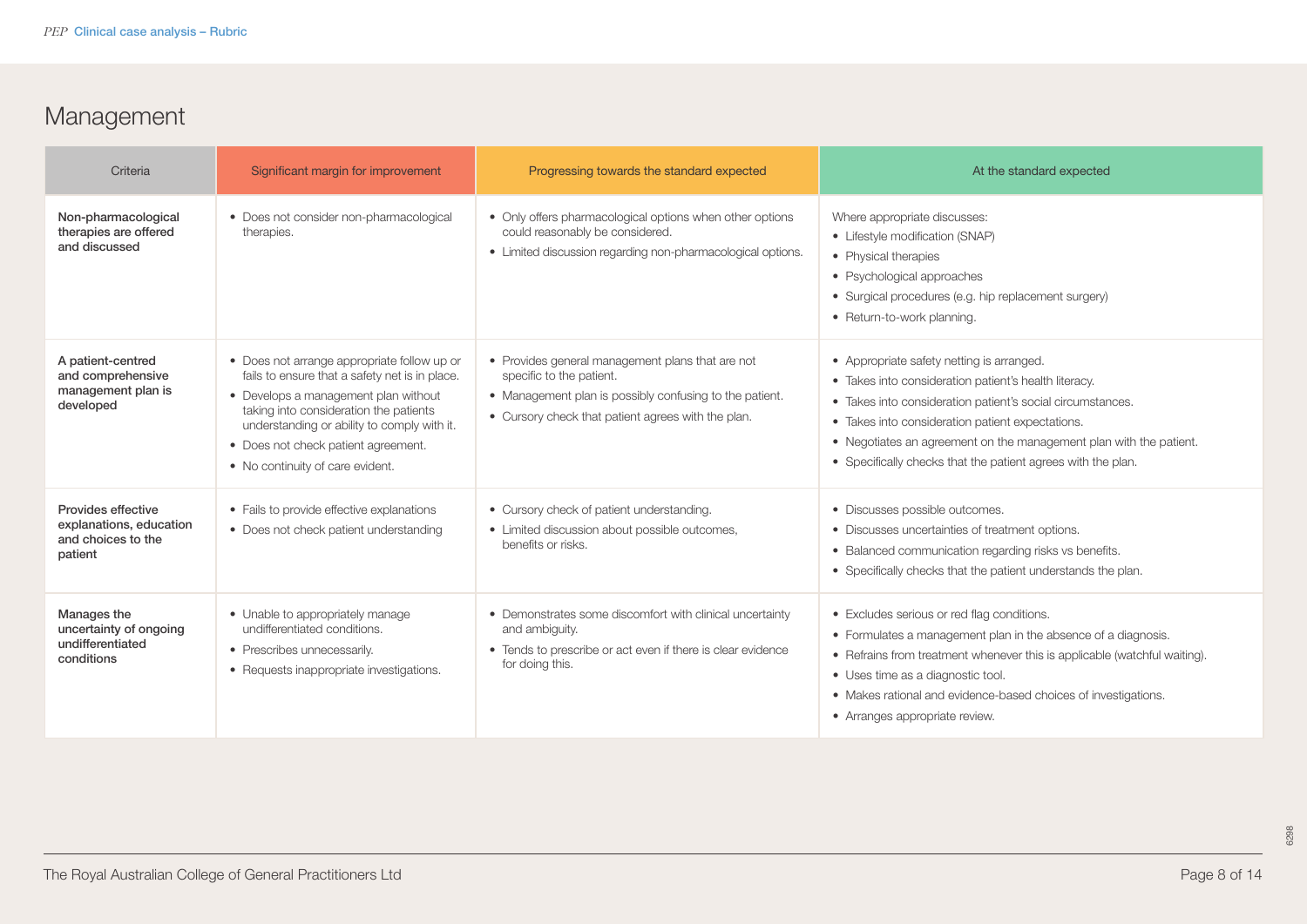### Partnering with the patient, family, and community to improve health through disease prevention and health promotion

| Criteria                                                                                                                                              | Significant margin for improvement                                                                                                                                                                     | Progressing towards the standard expected                                                                                    | At the standard expected                                                                                                                                                                                                                                                                            |
|-------------------------------------------------------------------------------------------------------------------------------------------------------|--------------------------------------------------------------------------------------------------------------------------------------------------------------------------------------------------------|------------------------------------------------------------------------------------------------------------------------------|-----------------------------------------------------------------------------------------------------------------------------------------------------------------------------------------------------------------------------------------------------------------------------------------------------|
| Implements screening<br>and prevention strategies<br>to improve outcomes<br>for individuals at risk<br>of common causes of<br>morbidity and mortality | • Is not aware of recognised guidelines<br>for preventive and screening activities.<br>• Undertakes inappropriate screening<br>or preventive activities that are not<br>supported by an evidence-base. | • Undertakes screening that is not always targeted at<br>the specific patient.<br>• Screening is mostly evidence-based.      | • Identifies specific risk factors for priority diseases.<br>• Engages in age- and risk-appropriate screening.<br>• Follows recognised guidelines for preventive and screening activities<br>(RACGP Red book).                                                                                      |
| Coordinates a team-<br>based approach                                                                                                                 | • Limited knowledge of health care<br>teams and does not demonstrate a<br>team-based approach.                                                                                                         | • Describes health practitioners that could be involved<br>in care but does not refer.                                       | • Appropriate referrals are considered and discussed.<br>• Involves other health care practitioners in the care of the patient.                                                                                                                                                                     |
| Demonstrates<br>understanding of<br>available services in<br>the local community                                                                      | • Little understanding of the local resources<br>and refers inappropriately or not at all.<br>• Unaware of community resources.<br>• Risks fragmenting care of the patient.                            | • Limited engagement with local health care teams.<br>• Limited understanding of mechanisms to access<br>community services. | • Discusses the local services with the patient and their family.<br>• Assists the individual patient in negotiating obstacles to the care that<br>they need within the community for e.g. aged care referrals.<br>• Actively engages with local health care teams.                                 |
| <b>Current and emerging</b><br>public health risks are<br>managed appropriately                                                                       | • Does not demonstrate knowledge or<br>awareness of public health risks or issues.                                                                                                                     | • Aware of public health issues but does not always<br>manage appropriately.<br>• Some awareness of disease trends.          | • Identifies and manages issues of public health concern.<br>• Implements vaccination programs.<br>• Is up to date with disease trends.<br>• Is up to date with guidelines regarding screening and prevention.<br>• Makes appropriate notifications to the state or territory Department of Health. |
| Educates patients and<br>families in disease<br>management and health<br>promotion skills                                                             | • Very limited understanding of the options<br>for modifying risk factors.                                                                                                                             | • Limited use of the consultation to engage with the patient<br>and families in disease management or health promotion.      | • Uses the consultation to provide education to the patient / family.<br>• Discusses modifiable risk factors.<br>• Opportunistically checks immunisation status.                                                                                                                                    |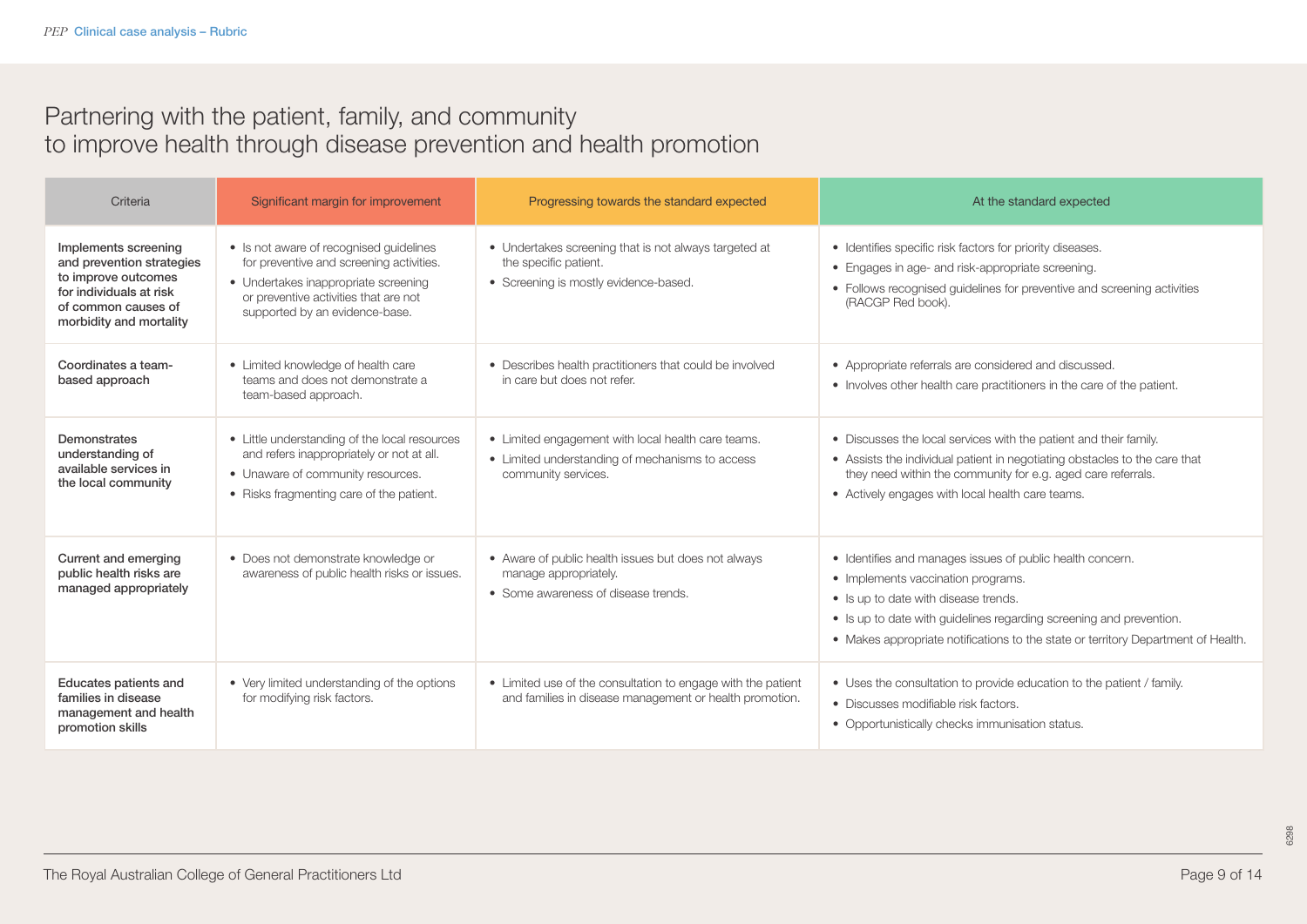### Partnering with the patient, family, and community to improve health through disease prevention and health promotion

| Criteria                                                                                                 | Significant margin for improvement                                                                                                                                   | Progressing towards the standard expected                                                                                  | At the standard expected                                                                                                                                                                                                                              |
|----------------------------------------------------------------------------------------------------------|----------------------------------------------------------------------------------------------------------------------------------------------------------------------|----------------------------------------------------------------------------------------------------------------------------|-------------------------------------------------------------------------------------------------------------------------------------------------------------------------------------------------------------------------------------------------------|
| Identifies opportunities<br>to effect positive change<br>through health education<br>and promotion       | • Does not assist patient with behaviour<br>change.                                                                                                                  | • Limited ability to consider health education and<br>health promotion.                                                    | • Provides advice on lifestyle modification.<br>• Discusses return-to-work options.<br>• Provides information about risk of injury or illness during travel.<br>• Undertakes harm minimisation discussion with patients with<br>substance addictions. |
| Uses appropriate<br>strategies to motivate<br>and assist patients<br>in maintaining health<br>behaviours | • Continues to reiterate health advice when<br>the patient appears to be resistant.<br>• Attempts to coerce the patient to change.<br>• Uses an authoritative style. | • Describes how to identify the patient's state of change.<br>• Limited ability to use a recognised motivational strategy. | • Identifies the patient's stage of change.<br>• Assess the level of health literacy.<br>• Provides information about risks of not changing.<br>• Acknowledges the patient's perspective.                                                             |

### Professionalism

| Criteria                                             | Significant margin for improvement                                                                                                                                                                                      | Progressing towards the standard expected                                                                                                                                                        | At the standard expected                                                                                                                                                                                                   |
|------------------------------------------------------|-------------------------------------------------------------------------------------------------------------------------------------------------------------------------------------------------------------------------|--------------------------------------------------------------------------------------------------------------------------------------------------------------------------------------------------|----------------------------------------------------------------------------------------------------------------------------------------------------------------------------------------------------------------------------|
| Appropriately manages<br>ethical dilemmas that arise | • Inadequate or no regard for the patient's<br>culture or values is demonstrated.<br>• Is unable to discuss how to appropriately<br>manage ethical dilemmas that arise.<br>• Patient confidentiality is not maintained. | • Some demonstration of understanding and respect for<br>the patient's culture and values.<br>• Is able to discuss in limited detail how to appropriately<br>manage ethical dilemmas that arise. | • Aware of own values and belief systems and how these may have an impact<br>on patient care.<br>• Considers multiple perspectives and options available to facilitate a decision.<br>• Maintains patient confidentiality. |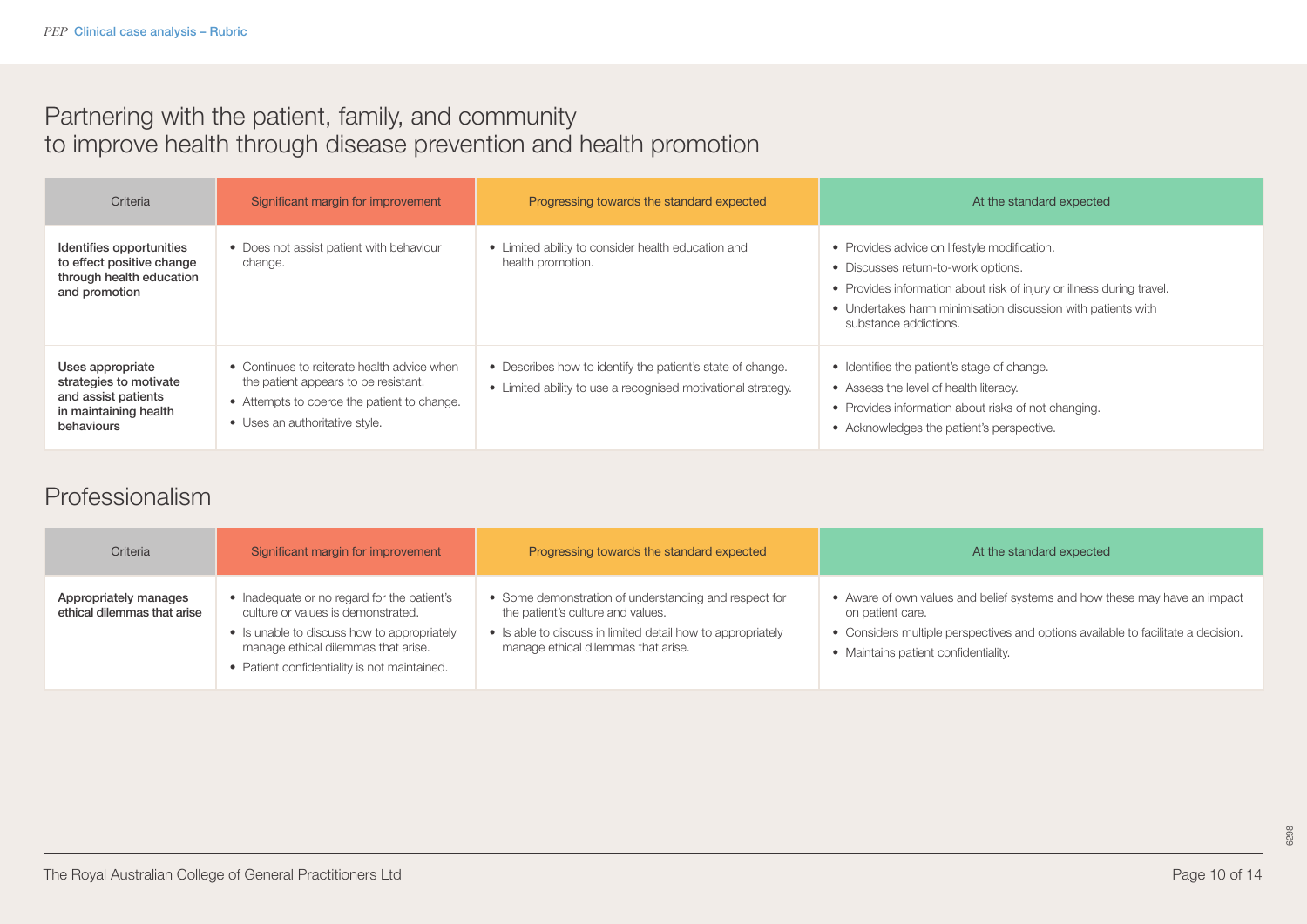### Professionalism

| Criteria                                                                                                                          | Significant margin for improvement                                                                                                                                                                                                                                               | Progressing towards the standard expected                                                                                                                                                                 | At the standard expected                                                                                                                                                                                                                  |
|-----------------------------------------------------------------------------------------------------------------------------------|----------------------------------------------------------------------------------------------------------------------------------------------------------------------------------------------------------------------------------------------------------------------------------|-----------------------------------------------------------------------------------------------------------------------------------------------------------------------------------------------------------|-------------------------------------------------------------------------------------------------------------------------------------------------------------------------------------------------------------------------------------------|
| Identify and manage<br>clinical situations where<br>there are obstacles to<br>provision of duty of care                           | • Is unable to describe how to manage<br>clinical situations where there are<br>obstacles to provision of duty of care and<br>how to ensure that care of the patient is<br>the primary concern. There may be no<br>suggestion offered or the obstacles may<br>not be identified. | • Can provide some suggestions about how to manage<br>clinical situations where there are obstacles to provision<br>of duty of care and how to ensure that care of the patient<br>is the primary concern. | • Understands issues involved in contact tracing for communicable disease<br>where the patient wishes to remain anonymous.<br>• Able to manage expectations of workplace stakeholders when dealing<br>with workers compensation injuries. |
| Actively engages in<br>feedback as a dialogue,<br>discussing performance<br>and setting own goals for<br>professional development | • Demonstrates defensive patterns when<br>offered feedback on performance.                                                                                                                                                                                                       | • Is receptive to feedback.                                                                                                                                                                               | • Actively seeks feedback.<br>• Contributes to feedback by reflecting on performance.<br>• Identifies areas for improvement.                                                                                                              |

# General practice systems and regulatory requirements

| Criteria                                                                                        | Significant margin for improvement                                                                                                                                 | Progressing towards the standard expected                                                  | At the standard expected                                                                                                                                                                                                             |
|-------------------------------------------------------------------------------------------------|--------------------------------------------------------------------------------------------------------------------------------------------------------------------|--------------------------------------------------------------------------------------------|--------------------------------------------------------------------------------------------------------------------------------------------------------------------------------------------------------------------------------------|
| Appropriately uses the<br>computer/IT systems to<br>improve patient care in<br>the consultation | • Use of the computer during the<br>consultation consistently interferes with<br>patient communication.                                                            | • Use of the computer sometimes interferes with patient<br>communication.                  | • Uses the computer effectively during the consultation without this interfering<br>with patient communication.<br>• Uses the IT systems available to access recall systems, relevant patient data.                                  |
| Maintains comprehensive<br>and accurate clinical notes                                          | • Clinical notes are inaccurate.<br>• Medical records contain insufficient detail<br>/ information and could result in patient<br>experiencing an adverse outcome. | • Clinical records are overly comprehensive.<br>• Clinical notes are accurate but limited. | • Records are timely and accurate.<br>• Patient notes are up to date, clear and accurate<br>• Clear and precise documentation of diagnosis in patient notes.<br>• Clear and precise documentation of management and follow up plans. |
| Written communication is<br>clear, unambiguous and<br>appropriate to the task                   | • Written communication is inadequate to<br>convey the intended messages.                                                                                          | • Written communication is adequate to convey<br>the intended messages.                    | • Referral letters are legible, and clearly state the purpose of the referral.<br>• Instructions to the patient are legible, in language that the patient can understand.                                                            |